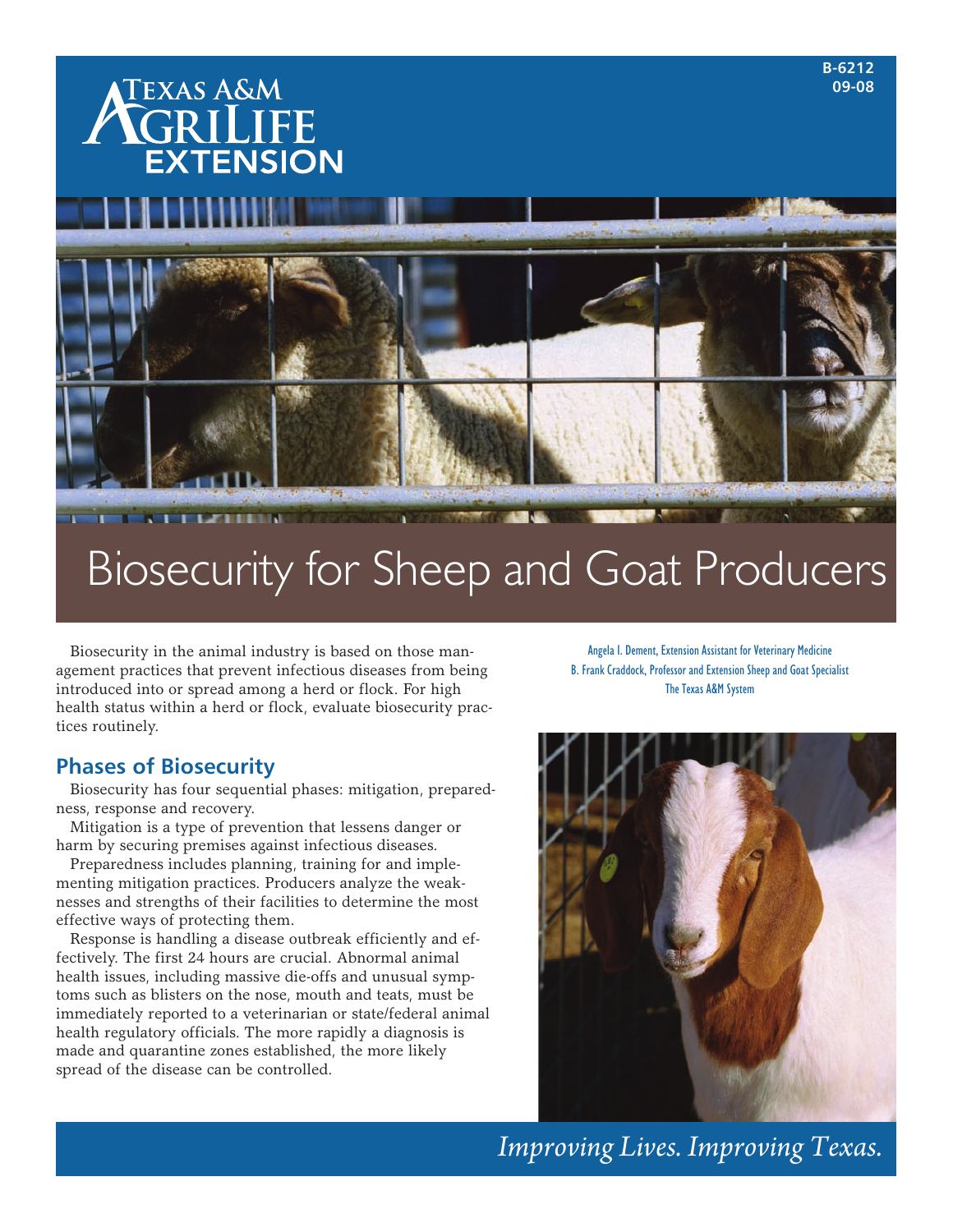Neither state nor federal animal health regulatory agencies charge producers or local veterinarians to investigate a possible disease outbreak. The officials involved are responsible for establishing quarantine areas, collecting and submitting test samples, and determining the appropriate fate of the diseased animals.

Recovery begins when the disease outbreak has been eradicated or controlled. During recovery, premises and facilities are restored to an acceptable operational level. Covering pits, sampling ground water and disinfecting premises might be part of the recovery process. Authorities determine what steps are needed to ensure the disease does not recur.

After recovery, the process cycles back to mitigation so areas needing attention can be improved. This constant cycle helps ensure prevention, control or eradication of infectious diseases.

# **Types of Diseases**

Diseases are foreign, emerging or endemic. A foreign animal disease is one not currently found in the United States. Federal and state animal health regulatory agencies monitor these diseases to guard against their devastating social and economic effects.

Emerging/endemic diseases are either new to the United States or are new forms of old diseases that are becoming more prevalent. The emergence of an animal disease may be related to commerce, mutation of diseasecausing agents, or changes in environmental conditions.

Foreign or emerging/endemic diseases can also be zoonotic, which affect both animal and human health.

If a disease is infectious, it is caused by a pathogen such as bacteria, protozoa, viruses, fungi and rickettsiae that invades a susceptible animal and then multiplies, causing illness. Non-infectious disorders are those caused by toxins or malfunctions of the body.

# **Epidemiology of Diseases**

Epidemiology studies disease transmission. Disease is transmitted directly or indirectly.

## **Disease Transmission**

Direct transmission occurs when a susceptible animal is exposed to respiratory air droplets; saliva; nasal, ocular or genital mucus; fetal fluids; feces or urine; milk; skin; or blood of an infected, contagious animal. Disease may also transmitted directly through reproductive acts and *in utero*.

Indirect transmission occurs when animals come in contact with infected inanimate objects, environmental fomites and animate vectors. Needles, balling guns, dehorners, trucks, trailers, tires, shovels and wheelbarrows can spread disease indirectly, as can contaminated soil, food and water, and other objects. People can carry pathogens between animals and operations on their clothing, shoes and hands. Arthropods such as ticks, flies, mosquitoes and fleas can transmit pathogens from an infected animal to a susceptible animal.

Vector transmission is biological or mechanical. Biological vectors are needed for the life cycle of the pathogen, as when the disease agent develops inside the arthropod before infecting susceptible animals. A mechanical vector only carries the pathogen. Arthropods, animals and people can be mechanical vectors.

With direct and indirect transmission, there are five primary routes by which pathogens enter susceptible animals through aerosol inhalation, skin contact, oral and reproductive systems, and blood.

Because pathogens on air droplets can be transmitted through aerosol inhalation from respiration, sneezing or coughing, susceptible animals should be kept apart from infected animals.

Pathogens are transmitted orally when susceptible animals consume contaminated soil, food or water, or lick or chew on contaminated objects. Milk of infected dams can transmit disease to nursing animals. To reduce the level of contaminants in the environment, routinely dispose of manure, disinfect feed and water troughs, and remove objects that animals might chew or lick.

Pathogens also can enter the body through breaks in the skin and cause a systemic infection.

Diseases entering the body by the reproductive route infect the genital organs of adults and the fetuses and placentas of pregnant dams.

A disease enters by the blood route when an animal is bitten by an infected vector such as an arthropod, or injured by a contaminated vehicle such as a needle, ear notcher, dehorner or balling gun.

#### **Immunity**

Immunity is an animal's ability to resist a particular disease by preventing the pathogen from developing or by counteracting the effects of its toxins. Immune animals carry antibodies that destroy a specific pathogen before it causes illness. Immunity is either natural, active or passive.

Natural immunity exists without exposure to a disease agent. These natural defenses include skin and nasal passages designed to keep disease out, and cells in the body that attack disease-causing organisms.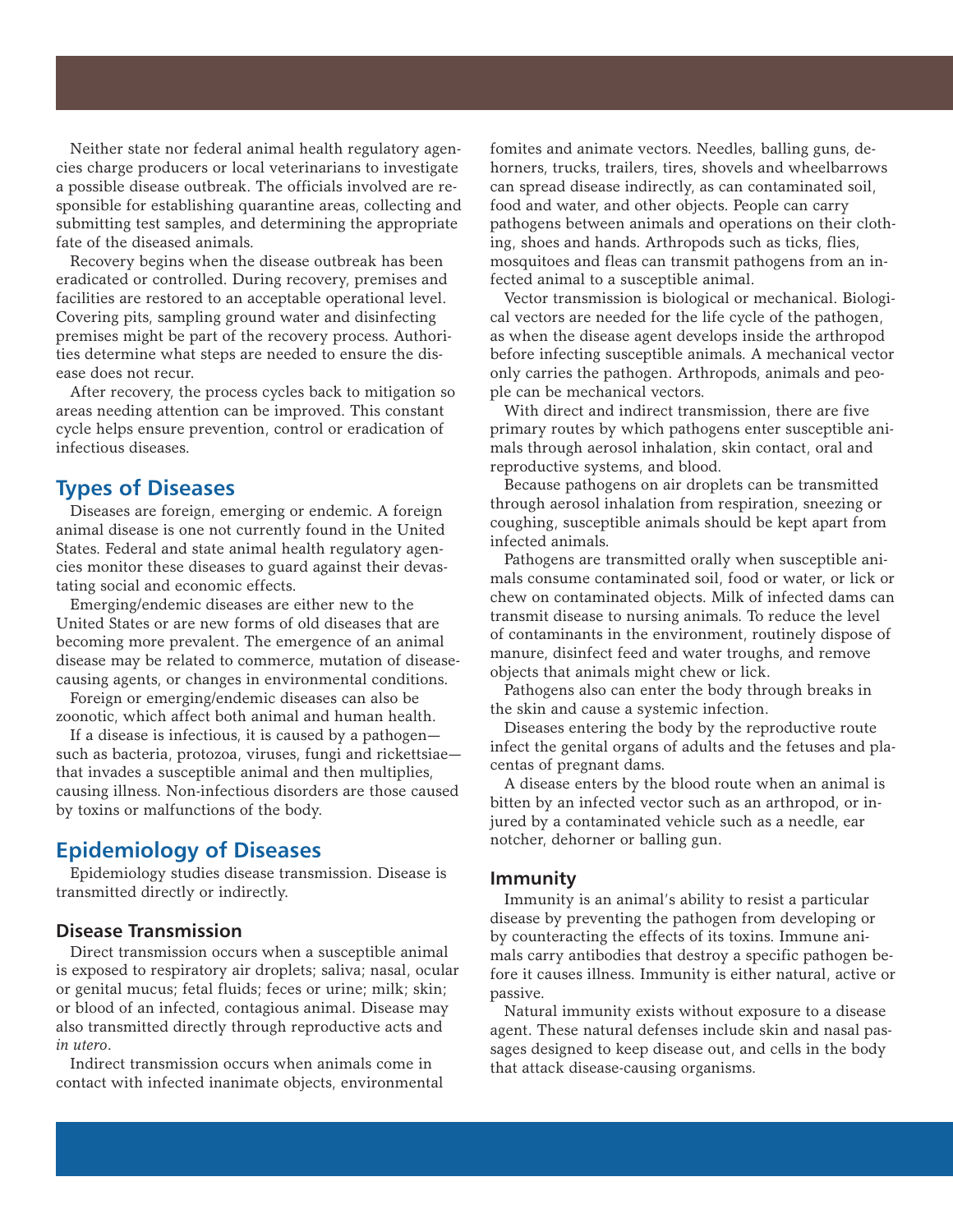Active immunity is acquired through vaccination or when the body battles an infection. A vaccine stimulates the production of antibodies without causing the disease. Boosters are needed to maintain active immunity.

Passive immunity is acquired when antibodies are passed from one animal to another, this occurs when antibodies are transferred *in utero* from the dam to the fetus or when a newborn animal drinks colostrum from mother's milk. Since antibodies are large molecules, their ability to cross the placenta varies with species. In species that have placentas impenetrable to antibodies, newborns must consume about 10 percent of their body weight in colostrum within 24 hours of birth to acquire the antibodies. After 24 hours, an animal's simple stomach matures, and antibody molecules are too large to be absorbed across the epithelium.

#### **Vaccinations**

Vaccinations provide the body with a way to make antibodies to combat disease without contracting the disease, so that if the animal is exposed to the disease later, its body can produce more of these antibodies to combat the disease.

Vaccines are made from killed pathogens or modified living organisms that have been altered to stimulate immunity without causing disease.

Vaccines are effective in preventing certain diseases in sheep and goats; however, vaccines are not 100 percent effective. By law, all vaccines must come with instructions on proper usage. Some vaccines require only a onetime injection; most require two injections 3 to 6 weeks apart plus annual boosters to maintain immunity. For best protection, vaccinate animals before, not after, they are exposed to a particular disease. Consult a veterinarian about the proper timing of vaccinations as part of an overall herd/flock health management plan.

### **Vaccine Failures**

Vaccines are fragile and must be handled according to the manufacturer's label directions to remain effective. Follow these guidelines:

- Before vaccinating animals, consult a veterinarian and read the label and/or packet insert.
- Note the expiration date and the instructions for storing the vaccine properly.
- Most vaccines must be refrigerated during storage and use. Keep the refrigerator temperature between 36 degrees F and 40 degrees F.
- If vaccines or other medications do not require refrigeration, store them out of direct sunlight in a controlled environment.
- Give the right vaccine to the right species of animal. If the label indicates use in swine, do not use it in sheep and goats. This off-label use is illegal.
- Give the proper dosage, in the recommended area on the animal, using the recommended technique.
- Once a vial is open, do not insert a used needle back into the bottle. Always use a clean needle or a transfer needle.
- Use a clean needle for each animal to prevent disease transmission in a herd.
- When finished vaccinating for the day, properly dispose of the remaining vaccine, which does not keep well once the vial seal has been punctured. Once a vaccine vial is opened, the expiration date is void.
- Do not use chemical sterilants to disinfect syringes for modified-live vaccines.
- Properly dispose of used needles in a puncture-proof container.
- Give boosters when a label requires it.

# **Biosecurity Practices**

Not all biosecurity practices are feasible or necessary for every operation. Producers must assess their risks when deciding which practices to adopt. The following practices can be used by sheep and goat producers:

## **General**

- Consult a veterinarian when implementing vaccination and other herd or flock health management strategies.
- Limit the number of people who enter the premises, and know all people who come and go, including consultants, salesmen, deliverymen, maintenance workers and veterinarians.
- If foreign visitors are expected, require that they have been in the United States for at least 5 days and have had no animal contact.
- Keep gates locked at all times.
- Maintain good perimeter fences.
- Inventory ranch vehicles and equipment regularly.
- Lock all vehicles left outside.
- Use a disinfectant, such as bleach, to kill viruses and bacteria. A mixture of 1/2 cup bleach to 1 gallon of water is sufficient. A pump-up sprayer is ideal for applying disinfectant in most situations.
- Sweep out trailers to remove loose dirt, hay and grain, cobwebs, trash or debris.
- Remove mud and manure by scraping or scrubbing both the interior and exterior of the trailer, truck and equipment.
- Soak and wash vehicles and equipment using water and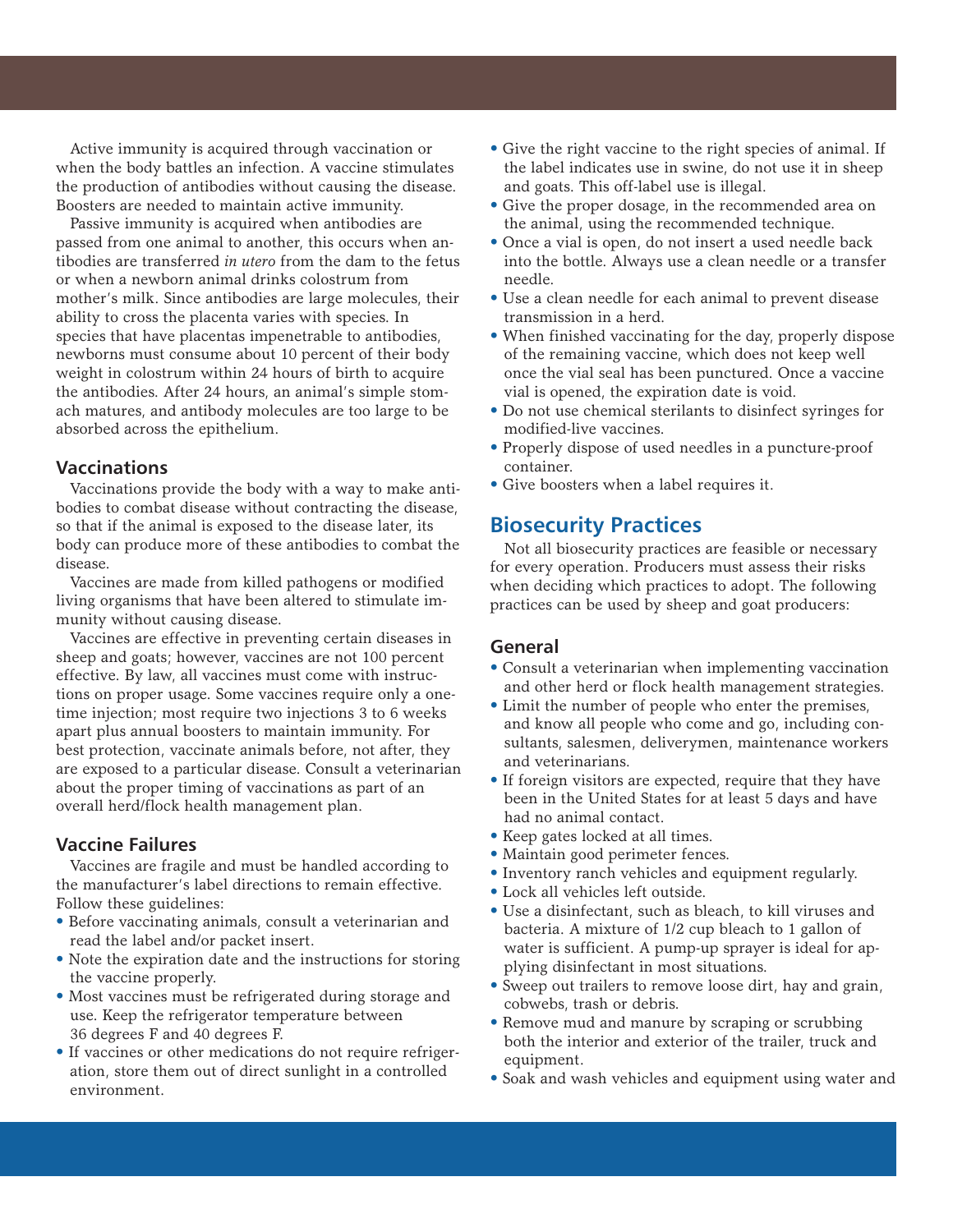detergent or disinfectant. Use a brush or pressure washer if necessary.

- When washing the outside of vehicles and trailers, start at the top and front and work from top to bottom and front to back.
- When washing the inside of vehicles and trailers, start with the ceiling and work down the wall to the floor. Begin at the front of the trailer and work toward the back.
- Control pests such as rodents, arthropods and birds, and limit their access to feedstuffs.
- Train employees to report sick animals, suspicious activity or people, and unusual events.
- Know your neighbors and set up a crime watch program.
- Do not advertise when you will be away from your premises.
- Request that local law enforcement agencies randomly drive by your premises and look for unusual behavior.
- Create an emergency contact list of resource people in the community.
- Make sure critical information is readily accessible to any first responders who might be called to the scene. Include maps of the premises, types and locations of chemicals, and an inventory of animals.

# **Ewe/Lamb, Doe/Kid**

- Implement the Sheep Safety and Quality Assurance Program.
- Identify animals clearly.
- Vaccinate animals regularly to increase protective immunity.
- Isolate new animals from the rest of the herd or flock for at least 2 weeks. During this time watch closely for symptoms of illness or abnormal behavior.
- Look for unusual signs in the herd or flock, such as odd behavior; sudden and unexplained deaths; large number of sick animals; unusual ticks or maggots; blisters around an animal's nose; teats, mouth or hooves; difficulty rising and walking; drop in milk production, or a large number of dead insects, rodents or wildlife. Contact a veterinarian immediately if any of these occur.
- Do not let feces and urine contaminate feed and water sources.
- Do not feed on the ground. Use hay troughs, hay racks, feed troughs or feed bunks.
- Do not feed prohibited mammalian-derived protein.
- Develop a carcass disposal plan.
- Disinfect reusable equipment, including tattooers, ear notchers and hoof tools, between animals.
- Use only Food and Drug Administration-approved medicated feed additives in rations and in accordance with the approved label.
- Ensure that all additives are withdrawn at the proper time to avoid violations.
- Strictly follow all government-mandated guidelines for product selection.
- Comply with label directions for all treatment regimens unless otherwise prescribed by a veterinarian.
- Employ extra-label drug use only when prescribed by a veterinarian with a veterinarian client-patient relationship.
- Do not give injections in locations other than the neck region.
- Use needles of appropriate size and gauge.
- Use products with low recommended dosage and administer at proper spacing intervals in the neck, a minimum of 3 inches separating injection sites.
- Administer intramuscular products with no more than 5 cc per intramuscular site.
- Record information for all animals treated individually.
- Record information for all animals that are group processed or mass medicated as a group or lot.
- Provide appropriate nutritional and feedstuffs management.
- Prevent stress, bruising and/or injury during animal handling.

# **Feedlot**

- Implement the Sheep Safety and Quality Assurance Program.
- Monitor housing and lots to ensure proper sanitation and prevent contamination of carcasses.
- Manage rodent and bird populations.
- Keep feed, water and equipment clean. Do not let feces and urine contaminate feed and water sources.
- Provide appropriate nutritional and feedstuffs management.
- Feed the right amount of healthful nutrients.
- Shear lambs to maintain a clean fleece.
- Remove sick animals from pens and house them separately.
- Develop a carcass disposal plan.
- Provide dry areas where animals can sleep.
- Eliminate injection site lesions by administering inoculations via the preferred routes and in the preferred locations.
- Follow withdrawal times for all drugs.
- Inspect and maintain facilities to ensure proper care and handling.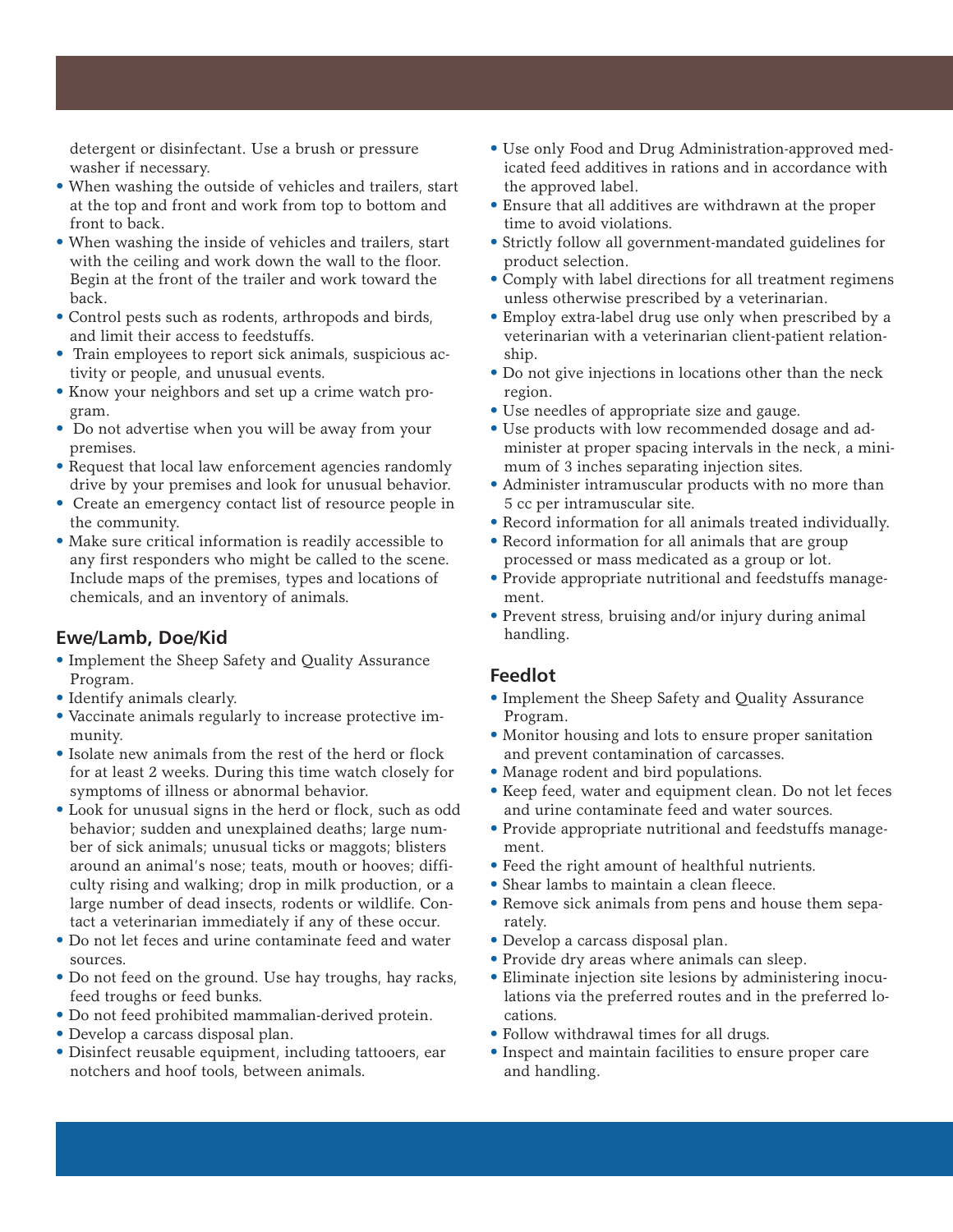- Prevent stress, bruising and/or injury during animal handling.
- Control mud, manure and parasites.

## **Fiber**

- Implement the Sheep Safety and Quality Assurance Program.
- Maintain adequate nutrition and provide supplements when needed.
- Control internal and external parasites.
- Prevent and promptly treat common diseases.
- Adjust stocking rates to avoid overgrazing. Control mesquite, cedar and prickly pear to provide the best forage production.
- Minimize the effects of poisonous and fleece-contaminating plants through strategic grazing, pasture rotation, control of noxious plants and use of temporary fields.
- Eliminate polypropylene, including hay strings and tarps, from all areas.
- Minimize colored fibers from other breeds and species.
- Do not use branding fluids, except for scourable types only when absolutely necessary.
- Shear and tag ewes before lambing.
- Shear sheep and Angora goats before seeds are released from grasses and other fleece-contaminating plants.

# **Foreign Animal Diseases Affecting Sheep and Goats**

#### **Foot-and-Mouth Disease**

Disease-causing organism: Virus Mode of transmission: Oral and inhalation Symptoms: Blisters or erosions on mouth, lips, tongue, hooves and teats Vaccine: Yes, emergency vaccination Treatment: No Zoonotic: No Web link: http://aevm.tamu.edu

#### **Rift Valley Fever**

Disease-causing organism: Virus Mode of transmission: Vector (mosquitoes) Symptoms: Fever, anorexia, evident abdominal pain, jaundice, nasal discharge, excessive salivation, abortions and diarrhea Vaccine: No Treatment: No Zoonotic: Yes Web link: http://aevm.tamu.edu

# **Emerging/Endemic Diseases of Sheep and Goats**

#### **Anthrax**

Disease-causing organism: Bacterium Mode of transmission: Oral, inhalation and vector Symptoms: Staggering, trembling, collapse, terminal convulsions, bloody discharges and death Vaccine: Yes Treatment: Yes Zoonotic: Yes

Web link: http://aevm.tamu.edu

#### **Caseous Lymphadenitis**

Disease-causing organism: Bacterium Mode of transmission: Break in skin Symptoms: Swelling of superficial lymph nodes Vaccine: Yes Treatment: Yes Zoonotic: No Web link: http://www.merckvetmanual.com

#### **Chlamydia (Enzootic Abortion of Ewes)**

Disease-causing organism: Bacterium Mode of transmission: Vector, vaginal and uterine secretions Symptoms: Abortions, stillbirths, weak kids and lambs, neonatal pneumonia Vaccine: Yes Treatment: Yes Zoonotic: Yes

Web link: http://www.merckvetmanual.com

#### **Coccidiosis**

Disease-causing organism: Protozoa Mode of transmission: Oral Symptoms: Diarrhea Vaccine: No Treatment: Yes Zoonotic: No Web link: http://www.merckvetmanual.com

#### **Enterotoxemia (Overeating Disease)**

Disease-causing organism: Bacterium Mode of transmission: Oral (sudden changes in feedstuffs and feeding practices causes *Clostridium perfringens* to release toxins)

Symptoms: Sudden loss of appetite, profound depression, marked abdominal discomfort manifested by arching of the back and kicking at the belly, loud and painful screaming, profuse watery diarrhea containing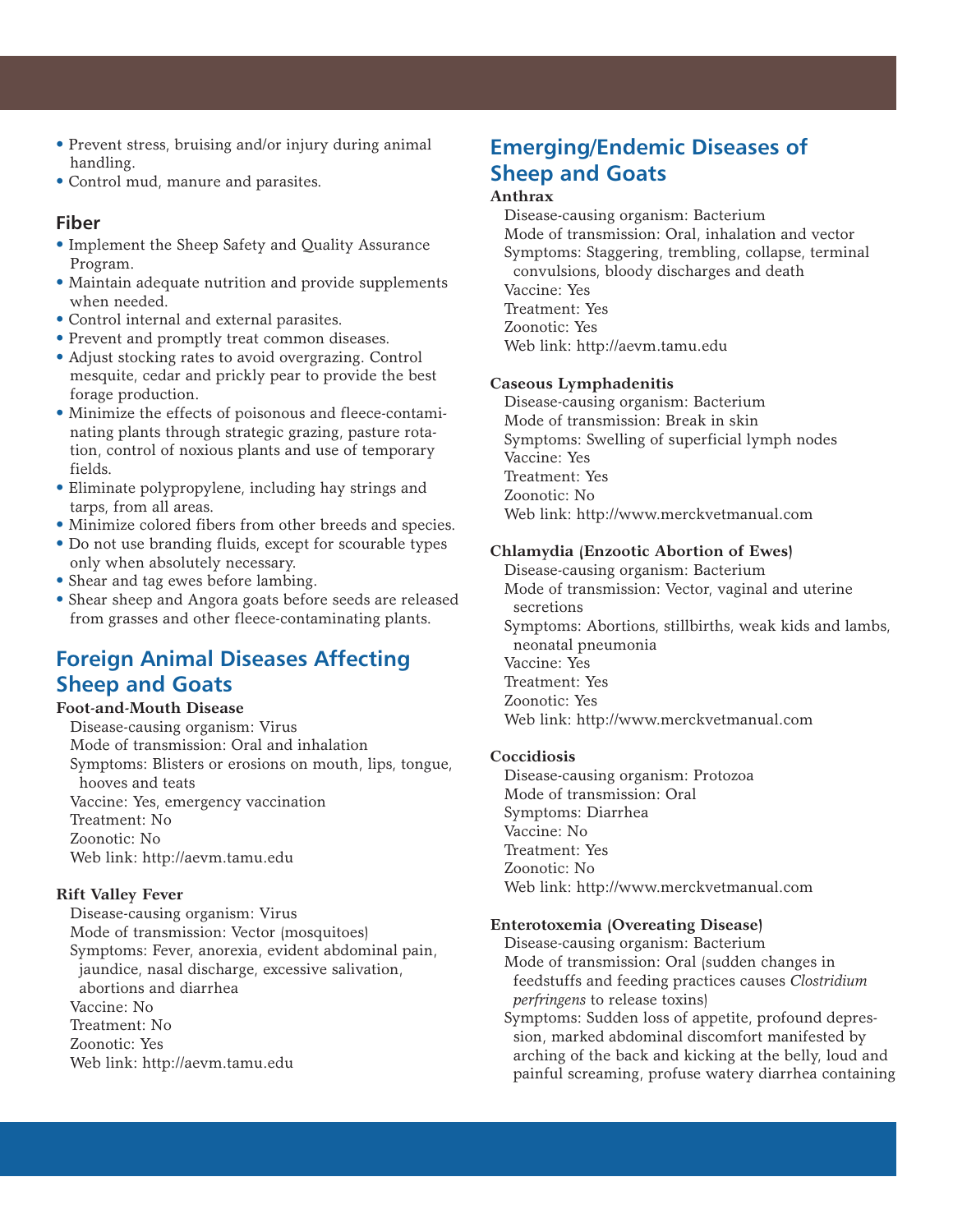blood, weakness, recumbence and death Vaccine: Yes Treatment: No Zoonotic: No Web link: http://www.merckvetmanual.com

#### **Johne's disease (Paratuberculosis)**

Disease-causing organism: Bacterium Mode of transmission: Oral Symptoms: Diarrhea, weight loss, swelling under jaw and poor fleece quality in sheep Vaccine: No Treatment: No Zoonotic: Unknown Web link: http://aevm.tamu.edu

#### **Leptospirosis**

Disease-causing organism: Bacterium Mode of transmission: Skin contact, oral, reproductive and inhalation Symptoms: Abortions, stillbirths, weak lambs and kids, fever, anorexia, decreased performance, jaundice and anemia Vaccine: Yes Treatment: Yes Zoonotic: Yes Web link: http://www.merckvetmanual.com

#### **Listeriosis**

Disease-causing organism: Bacterium Mode of transmission: Oral and vector Symptoms: Depression, listlessness, diarrhea, paralysis and death Vaccine: No Treatment: Yes Zoonotic: Yes Web link: http://www.merckvetmanual.com

#### **Ovine Brucellosis**

Disease-causing organism: Bacterium Mode of transmission: Oral and reproductive Symptoms: Late pregnancy abortions, retained placenta, mastitis, lameness and impaired fertility in rams Vaccine: No Treatment: No Zoonotic: Yes Web link: http://aevm.tamu.edu

## **Q Fever**

Disease-causing organism: Rickettsial bacterium

Mode of transmission: Inhalation, reproductive and skin contact Symptoms: Abortions Vaccine: No Treatment: Yes Zoonotic: Yes

# Web link: http://www.merckvetmanual.com

#### **Rabies**

Disease-causing organism: Virus Mode of transmission: Skin contact (bite) Symptoms: Anorexia, apprehension, nervousness, altered temperament, hyperexcitability and death Vaccine: Yes Treatment: No Zoonotic: Yes Web link: http://aevm.tamu.edu

#### **Salmonellosis**

Disease-causing organism: Bacteria Mode of transmission: Oral Symptoms: Abortion, diarrhea and depression Vaccine: Yes Treatment: Yes Zoonotic: Yes Web link: http://www.merckvetmanual.com

#### **Scrapie**

Disease-causing organism: Prion Mode of transmission: Reproductive and oral Symptoms: Convulsions, abnormal posture, increased nervousness and excitability, change in temperament, and rubbed-raw areas of fleece Vaccine: No Treatment: No Zoonotic: Unknown Web link: http://aevm.tamu.edu

#### **Soremouth (Contagious Ecthyma)**

Disease-causing organism: Poxvirus Mode of transmission: Skin contact Symptoms: Crusting lesions around mouth and nose Vaccine: Yes Treatment: No Zoonotic: Yes Web link: http://www.merckvetmanual.com

#### **Tetanus**

Disease-causing organism: Bacterial toxin Mode of transmission: Skin contact and oral Symptoms: Stiffness, stilted gait, sawhorse stance,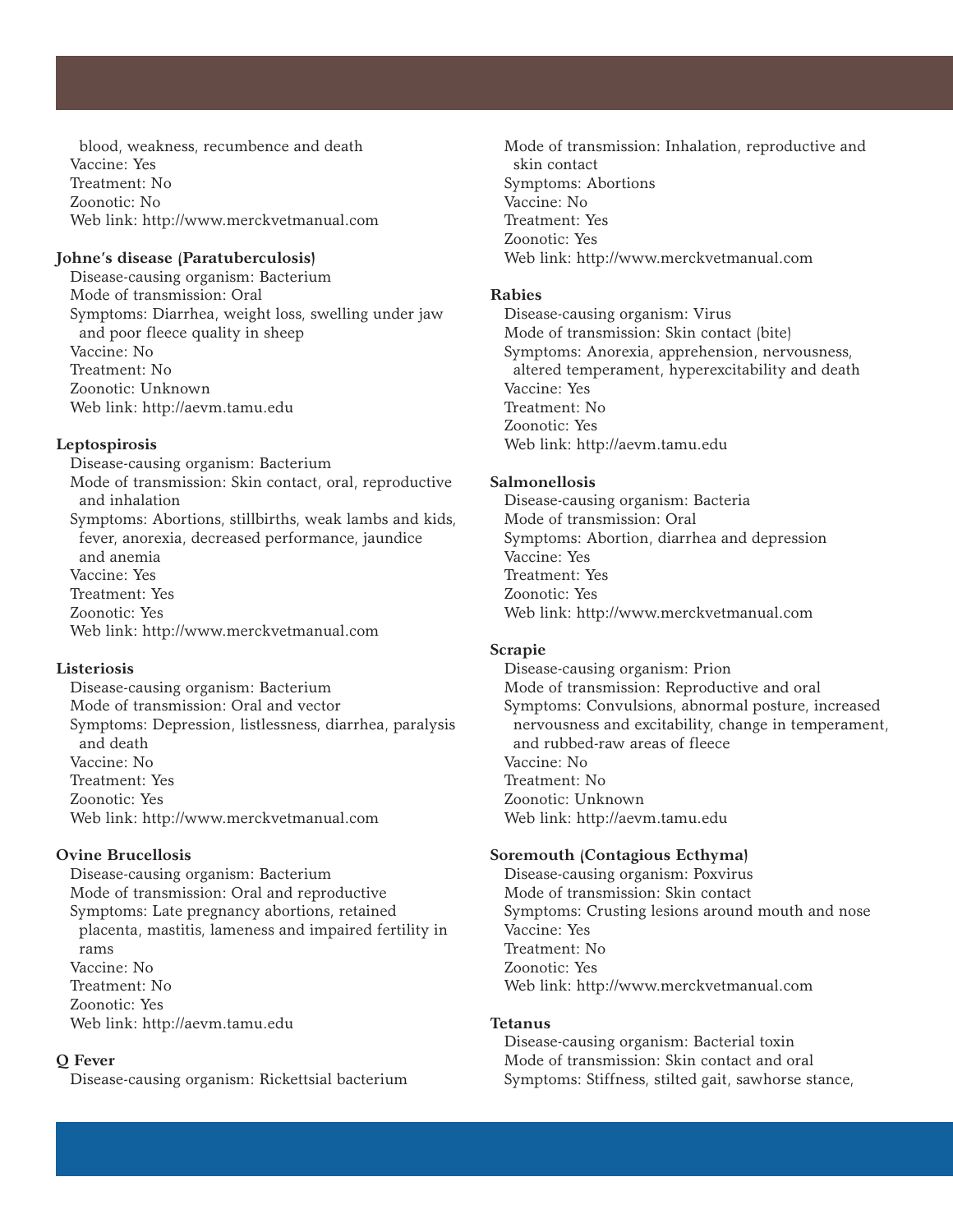restlessness, recumbence, rigid paralysis and uncorrectable extension of neck and all four limbs Vaccine: Yes Treatment: Yes Zoonotic: Yes Web link: http://aevm.tamu.edu

#### **Toxoplasmosis**

Disease-causing organism: Protozoan Mode of transmission: Oral (cat fecal contamination of feed) Symptoms: Abortions, fetal mummification, stillbirths, and weak lambs and kids Vaccine: No Treatment: Yes Zoonotic: Yes Web link: http://www.merckvetmanual.com

#### **Vesicular Stomatitis**

Disease-causing organism: Virus Mode of transmission: Oral, inhalation and vector Symptoms: Blisters and erosions in mouth, tongue, palate and lips Vaccine: Yes, but not in United States Treatment: No Zoonotic: Yes Web link: http://aevm.tamu.edu

#### **Vibriosis (Campylobacter)**

Disease-causing organism: Bacterium Mode of transmission: Reproductive Symptoms: Abortions and infertility Vaccine: Yes Treatment: Yes Zoonotic: Yes Web link: http://aevm.tamu.edu

# **Economic Ramifications**

In the commercial sheep and goat industry, the major diseases requiring annual treatment or vaccinations are enterotoxemia, soremouth and internal parasites. Assume every doe and ewe has one kid or lamb per year. On the average, drench the females twice per year, drench the babies once per year, and treat the babies twice for overeating disease and once for soremouth. The cost is about \$1 per head to drench sheep and goats and \$0.25 per dose for soremouth and overeating disease, or about \$3.75 to treat a mother and baby for diseases in a normal year. A producer who does not treat for these three diseases could lose up to 15 percent of the lambs or kids to

enterotoxemia, 25 percent of the flock to internal parasites, and 5 to 10 pounds per animal from soremouth. In wet, warm years, the cost to control internal parasites could be much higher. Other diseases treated on an asneeded basis add to this cost. Several diseases can cause abortions. If abortions become a problem, a producer must send a fresh fetus and the placental membranes to the diagnostic lab to identify the disease causing the problem. A producer will generally suffer a great economic loss the first year; however, once the disease is identified he or she can vaccinate animals against that disease in the future.

## **References**

Dement, Angela I. et al. 2008. *General Biosecurity for Livestock and Poultry Producers*.

Roeber, D. L., K. E. Belk, S. B. Levalley, J. A. Scanga, J. N. Sofos and G. C. Smith. 2001. *Producing Consumer Products from Sheep: The Sheep Safety and Quality Assurance Program.*